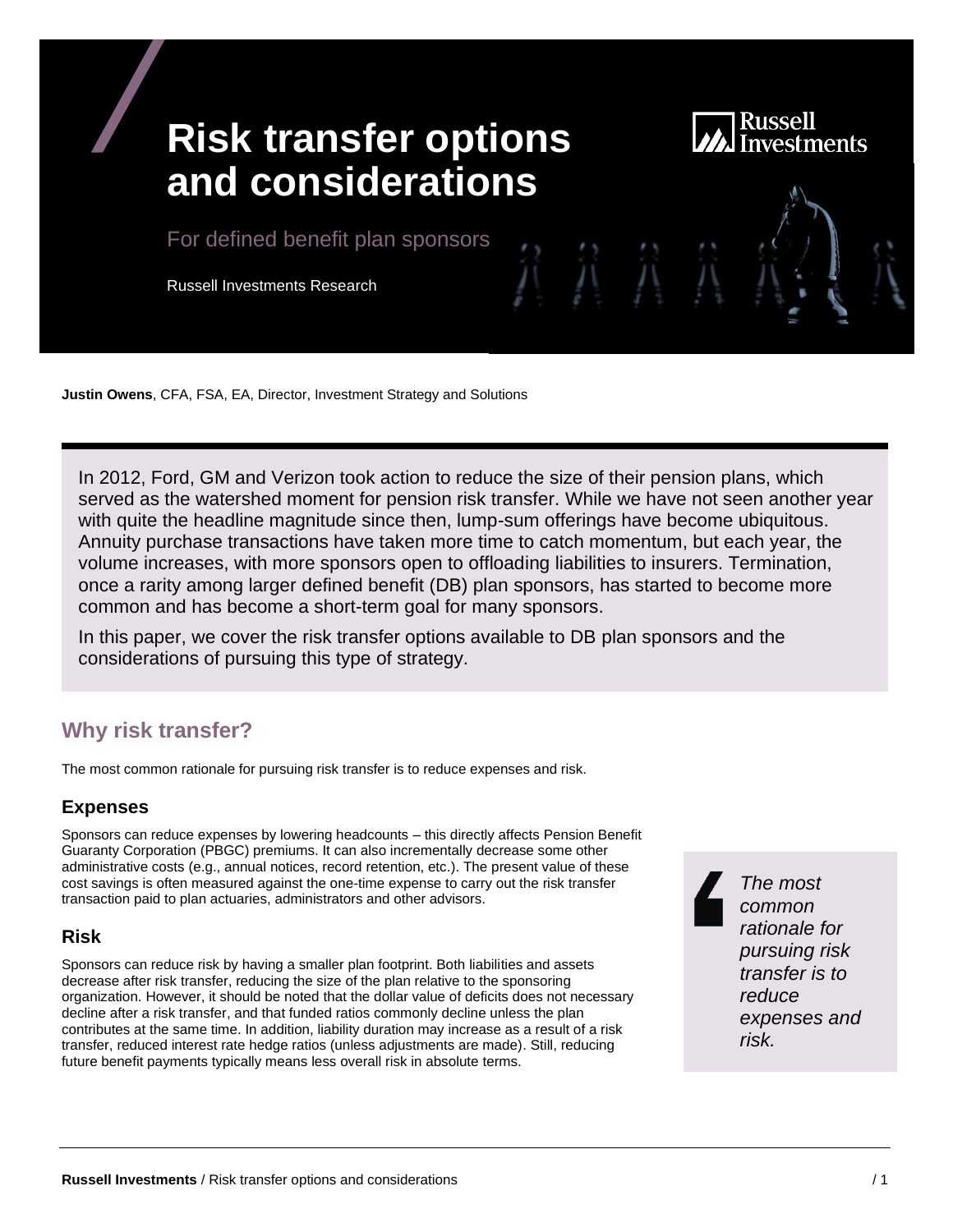# **Risk transfer options**

#### **1. Lump sum cash-outs: Transfer risk to participants**

In accordance with U.S. statutes, qualified DB plans must offer a life annuity option to all plan participants. Offering a lump-sum payment option is optional. When a sponsor offers and a participant accepts a lump sum, the sponsor transfers longevity (i.e., life expectancy) risk to the participant. Sponsors can either offer lump sums on a temporary basis or a permanent basis.

When considering a temporary lump-sum offer via a lump-sum window, the terminated vested participants (TVs) are often the most logical group on which to focus.<sup>1</sup> These participants are no longer employed by the sponsoring organization and have not retired directly from the sponsor. In other words, the participant and sponsor have parted ways, but the sponsor is still required to pay fees associated with the participant. They also typically have the lowest average benefit when compared to active or retired participants. Thus, transferring risks for the TVs can be a particularly attractive option.

TVs often represent a large percentage of plan participant counts, but a smaller percentage of participant liabilities. Exhibit 1 demonstrates this inconsistency.

#### **35% 33% 27% 14% 38% 52% 0% 10% 20% 30% 40% 50% 60% 70% 80% 90% 100% Portion of plan count Portion funding target liability** ■ Active ■ Terminated vested ■ Retired

**Exhibit 1: Comparison of participant counts and funding target for singleemployer DB plans**

Source: Based on Form 5500 filings of single-employer plans for the 2018 plan year for plans with over 100 participants and over \$10 million in plan assets.

Terminated vested participants represent less than one-sixth of total plan liability in singleemployer pension plans, but they make up over one-quarter of total participant counts. This disconnect can create a disproportionate drag on ongoing plan administration expenses. For example, each year, DB plan sponsors must pay a PBGC insurance premium for each plan participant, regardless of that participant's current employment status or associated liability. Since 2012, legislation has increased this premium from \$35/year per participant to \$83/year per participant in 2020. Further increases with inflation will continue thereafter. These premium increases have further strengthened the case for lump sum cash-outs as the present value of cost savings is more significant than ever.

TVs also require other ongoing costs, such as mailing of annual funding notices and periodic benefit statements. These would be eliminated in the event of a lump-sum payout.

To help contain and predict costs, sponsors could offer lump sum payouts to only a select group of TVs, which is often based on the level of lump-sum values, or the participant group. Multiple phases of cash-outs have also been used based on this criteria.

When offered a choice, many TVs will readily choose a lump sum payout, particularly if the election process is simple. To further simplify the process, sponsors may consider offering direct rollovers to employer-sponsored defined contribution (e.g., 401k) plans. Moreover, plan participants are permitted to roll over cash-outs from their qualified DB plan to a qualified IRA without tax penalty. Sponsors concerned about retirement adequacy for these participants should advocate such rollovers.

*These [PBGC insurance] premium increases have further strengthened the case for lump sum cashouts as the present value of cost savings is more significant than ever.*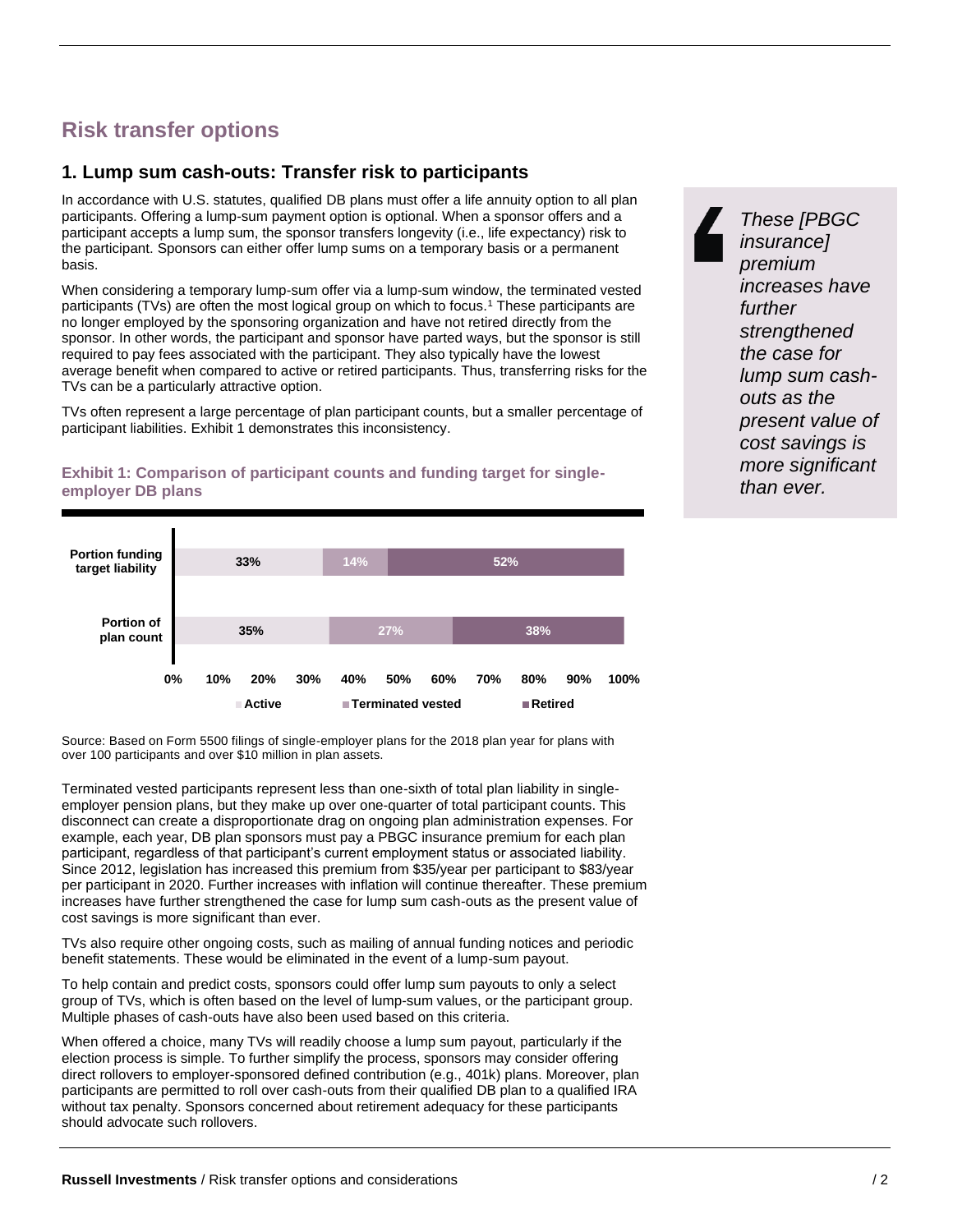Sponsors would typically be required to pay large one-time administrative and legal costs associated with lump-sum payouts. In addition, all benefits will need to be certified as accurate, which can take a significant amount of internal resources, particularly if the data is difficult to access. The cost of this effort should be balanced against the long-term benefits, cost savings and risk reductions.

Alternatively (or in addition), sponsors may gradually reduce risk by offering lump sums as a standard form of payment in the plan. Note, however, that lump sum options without election windows cannot be removed from a plan and will add to future volatility in cash flows.<sup>2</sup> This feature could also affect the plan's asset allocation. <sup>3</sup> A permanent lump-sum option will also make it more challenging to attain favorable annuity purchase pricing as insurers will be taking on additional risk of the timing and amount of benefit payments.

#### **2. Annuity purchases: Transfer risk to an insurance company**

As we have mentioned, qualified U.S. DB plans must offer a life annuity option to all plan participants, regardless of the plan's benefit formula. However, the annuity does not necessarily need to be paid by the plan. Under certain conditions, sponsors may purchase annuity contracts from an insurance company to cover future annuity payments. The cost of annuity contracts can be higher than the current liabilities of the affected group, since sponsors are effectively hiring the insurance company to take on the firm's administrative role and assume all the associated risks. But the advantage to plan sponsors is that they shed the longevity risk represented by these plan participants. They may also experience the cost savings of reduced headcounts, depending on which type of annuity purchase they pursue.

In general, two options for purchasing annuity contracts exist:

- **1. Buy-out**  The purchase of annuity contracts from an insurance company to pay all future annuity payments for select participants. This irrevocable arrangement includes full administration by a third party and removes the obligations of participant's future pension concerns from the plan sponsor.
- **2. Buy-in**  Similar to a buy-out option, except that the plan sponsor maintains the assets and liabilities on the corporate balance sheet. The insurance contract is treated as an asset. The insurance company reimburses the sponsor for annuity payments made. Longevity risk is transferred to the insurer but the expenses (e.g., PBGC premiums, annual notices, etc.) are not transferred. This solution has been used more internationally than in the United States in recent years.

The premium that an insurance company will charge the plan sponsor depends on several factors, most importantly the demographics of the participant base and the complexity of the plan.

While sponsors can technically purchase annuity contracts for any group of participants (e.g., actives, TVs or retirees) within the plan, retirees are the most efficient group on which to focus. This is due to the typically shorter time horizon and higher certainty of the benefits being paid out. This creates far more favorable pricing from insurers.

Sponsors are increasingly becoming comfortable with annuity purchases, particularly when they focus on those with smaller benefits. Retirees with smaller benefits have been associated with shorter lifespans, leading the lower annuity purchase premiums relative to plan liabilities.

A potential disadvantage to purchasing annuities for retirees is the associated increase in liability duration. Retirees' liabilities have a lower duration profile than those of any other participants.<sup>4</sup> Removing retiree obligations from the plan will probably increase duration and decrease hedge ratios, which may necessitate an update to the asset allocation in order maintain the liability hedge.

Internationally, longevity swaps are often used to hedge against longevity risk. In this derivative instrument, the plan sponsor pays a fixed cost in exchange for an insurer covering mortality losses (i.e., benefit payments lasting longer than expected). At this time, longevity swaps are not widely used in the United States.

*The cost of this effort should be balanced against the longterm benefits, cost savings and risk reductions.*

*Sponsors are increasingly becoming comfortable with annuity purchases, particularly when they focus on those with smaller benefits.*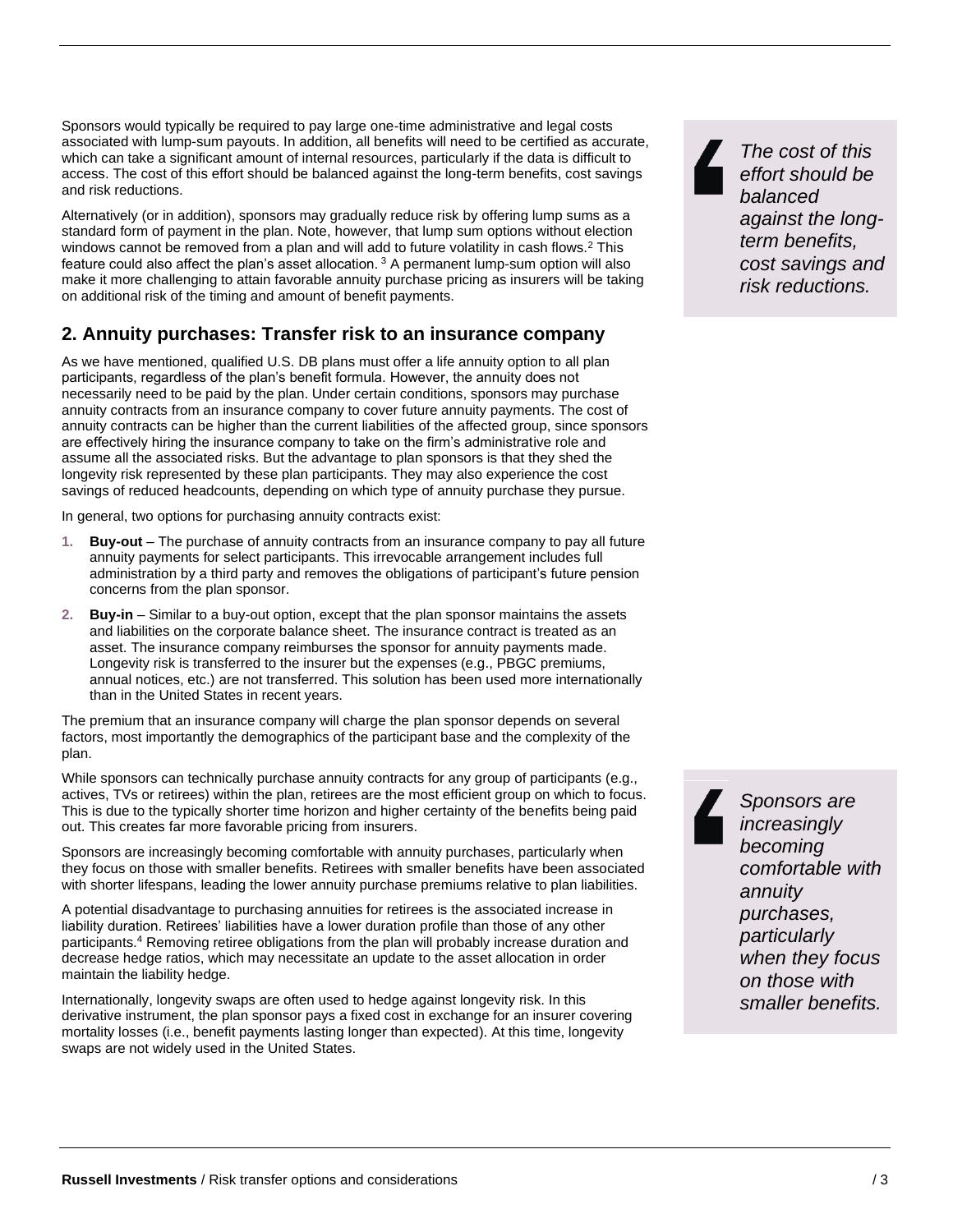## **3. Plan termination: Shift all risk to others**

Plan termination is almost always a combination of lump sum cash-outs and annuity purchases. For cost efficiency, sponsors will often seek to cash out as many non-retired participants as possible, then purchase annuities for the rest.

Sponsors may choose to terminate their plans at any time, assuming they are sufficiently funded.<sup>5</sup> Sponsors pursuing "voluntary" terminations must follow a rigorous, lengthy and often pricey process. When the process is complete, the sponsor is free of all funding, accounting and administrative requirements related to the plan.

Many plan sponsors have no immediate need or desire to terminate their plans. While becoming fully-funded is the goal of nearly all plan sponsors, some are content to maintain the plan in a hibernation state until the economics of plan termination makes sense.

While some have a near-term goal to terminate, many others do not for reasons including:

- The sponsor values the plan as an employee attraction and retention tool
- The plan includes collectively bargained agreements that restrict any plan freeze or termination measures
- The plan is underfunded, and the sponsor cannot (or chooses not to) fully fund it
- Current interest rates may require a high insurance premium that would prevent or dissuade the sponsor from terminating the plan
- The sponsor does not have the internal resources needed to navigate the plan termination process
- The complexity of the plan or the quality of historical data may impede a termination process
- The sponsor may not be able to justify the required cost or effort to terminate

Some of these factors will change with time. Other factors, such as collectively bargained agreements, tend to be more permanent and may delay a plan termination process indefinitely.

# **Considerations**

While any of these solutions (i.e., lump sum cash-outs, annuity payments, and/or plan termination) can reduce ongoing administrative expenses and overall company risk, sponsors should carefully consider the timing of any transaction. Interest rates still hover near historical lows, contributing to high annuity purchase prices, large lump-sum values and low funded status in plans. Moreover, poor funding ratios may disallow any risk transfer transactions unless the funded ratios (e.g., the AFTAP) improves. In addition, these solutions may trigger settlement accounting, which is likely to increase current pension expense.

#### **1. Interest rate timing**

We first observed significant market activity for lump sum cash-outs in 2012. This was due in part to the five-year phase-in to corporate bond rates as the underlying basis for lump sums had been completed.<sup>6</sup> In addition, many sponsors were able to use relatively high corporate bond rates from fall 2011 for cash-outs that took place in 2012. With most plans, the rate used to determine lump-sum values is set near the end of the year and is fixed for the entire following calendar year.

Lump-sum values are inversely related to discount rates – meaning that, as rates fall, lumpsum values increase. Therefore, if rates fall during the year, the lump-sum values, which are fixed for the year, will be lower than the liability in place at the time of the transaction – leading to a potential funded-status gain when accounting liabilities are settled. Significant drops in the discount rate during the calendar year occurred in 2012, 2014, 2016 and 2019.

*Sponsors pursuing 'voluntary' terminations must follow a rigorous, lengthy and often pricey process.*

*Lump-sum values are inversely related to discount rates…*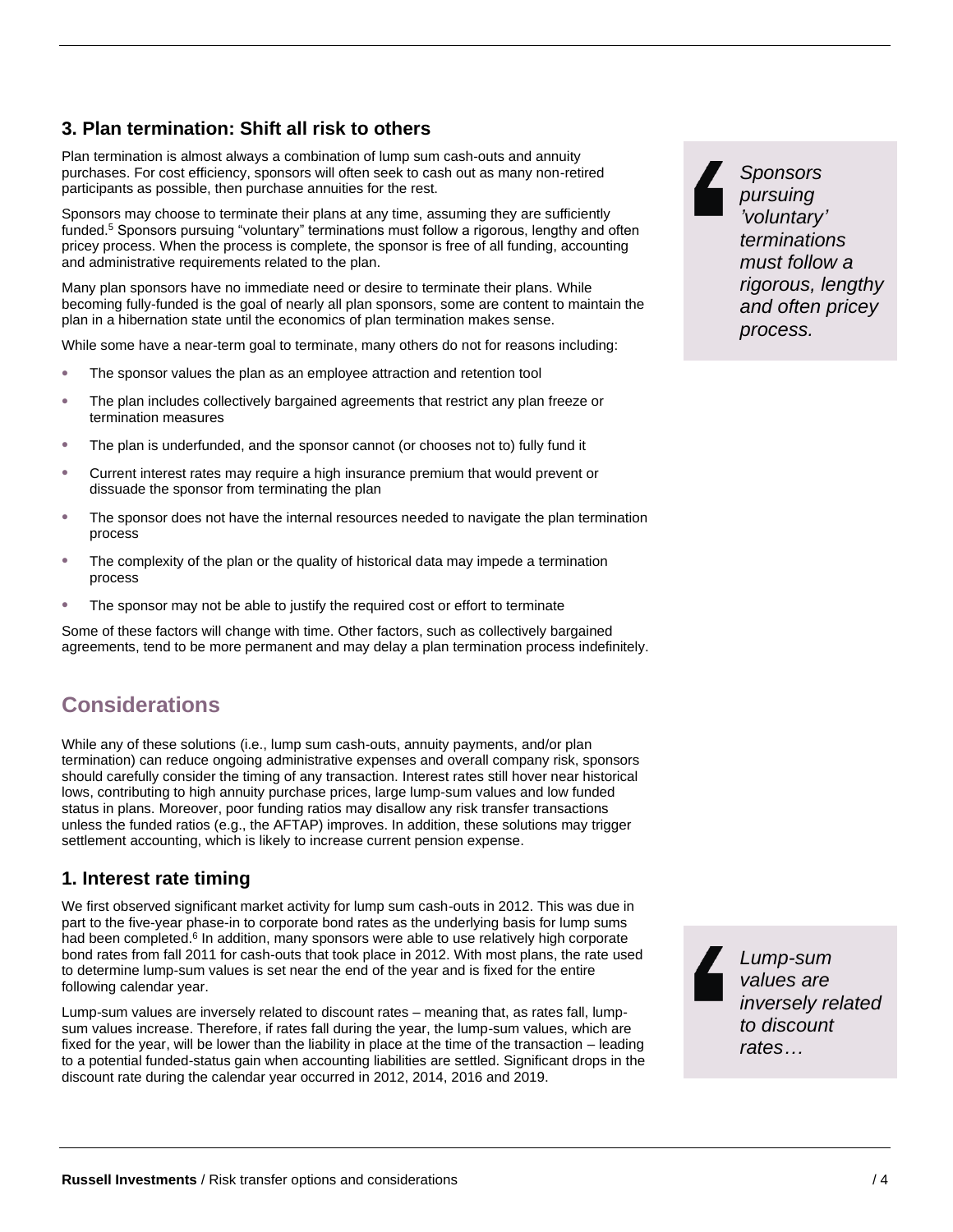Trying to tactically time a lump sum cash-out opportunity can be challenging. Still, prudent sponsors will want to be aware of how the current environment influences the cost of any risk transfer option.

Annuity contract timing is quite different from lump-sum options. Unlike lump sums, which can have fixed rates for up to one year, annuities are priced by the issuing insurance companies on the basis of the rates effective at the date of settlement, which can change frequently, exposing the plan sponsor to the risk of falling rates during the planning and preparation phase.

## **2. Funded status percentage and cash demands**

If the Adjusted Funding Target Attainment Percentage (AFTAP) falls below 80%, the sponsor cannot offer certain accelerated forms of payment to participants, including full lump sums and annuity purchases.<sup>7</sup> This is to avoid a drawdown on assets when the plan is poorly funded (thus exacerbating the funded status problem). Therefore, plans in this category must either wait for the AFTAP to rise above 80% or contribute the necessary additional cash before considering one of those risk transfer options.<sup>8</sup>

Due to the passage of various funding relief measures since 2012, the AFTAP has not been much of a barrier for risk transfer due to the high discount rates plan actuaries are allowed to use in determining the AFTAP. When this funding relief phases out, many more sponsors could be subject to risk transfer restrictions. These new AFTAP measures are not based on a market-based measure of liability, and while risk transfer may technically be allowed, sponsors should consider the long-term effects of risk transfer on their plans, particularly if they are severely underfunded.

Sponsors should note that transferring plan liabilities could lead to reductions in overall funded status. In general, if a plan experiences a loss due to risk transfer, the funding deficit (if any) will likely increase. More severely underfunded plans will see a relatively larger dip in funded percentage after a risk transfer event. It is particularly important that sponsors recognize this, given that plan funded status determines minimum contribution requirements, quarterly contribution requirements, benefit restrictions, the use of carryover/pre-funding balances and a host of other results.

For underfunded plans, the funded ratio in accounting terms will almost certainly decrease after a risk transfer transaction due to the effect of benefit payment drag. Consider for example a plan with \$100 million in liabilities and \$80 million in assets – this makes it 80% funded. Now let's assume it completes a \$15 million lump-sum payout where the lump sums equal the liabilities. This leads to having \$85 million in liabilities and \$65 million assets, or 76% funded – a 4% drop in funded status percentage.

## **3. Settlement accounting**

Plan sponsors considering risk transfer through annuitization or cash-outs should understand the accounting implications. Due to accelerated recognition of gains or losses, the effects of settlement accounting on pension expenses can be significant.

Under U.S. accounting standards, plan settlements are among the few infrequent events that can trigger special pension expense treatment. $9$  To be considered a settlement, the arrangement must be an irrevocable action, relieve the employer (or the plan) of primary responsibility for a pension obligation and eliminate significant risk related to the obligation and the assets used to affect the settlement.<sup>10</sup>

Settlements usually follow large lump-sum payouts or buy-out annuity contract purchases. Because buy-in annuity purchases are revocable and the employer maintains primary responsibility for the obligation, they probably will not trigger settlement accounting. This is one of the key advantages to annuity buy-ins.

When a settlement occurs, the firm must immediately recognize a portion of the pension plan's unrecognized gain or loss.<sup>11</sup> It would otherwise amortize the unrecognized gains or losses over a longer period (unless the plan uses a mark-to-market approach for pension expense). The settlement amount recognized in pension expense is the unrecognized gain or loss, prorated based on the cash-out/annuity purchase size relative to the DB plan's total liability.

*Sponsors should note that transferring plan liabilities could lead to reductions in overall funded status.*

*Plan sponsors considering risk transfer through annuitization or cash-outs should understand the accounting implications.*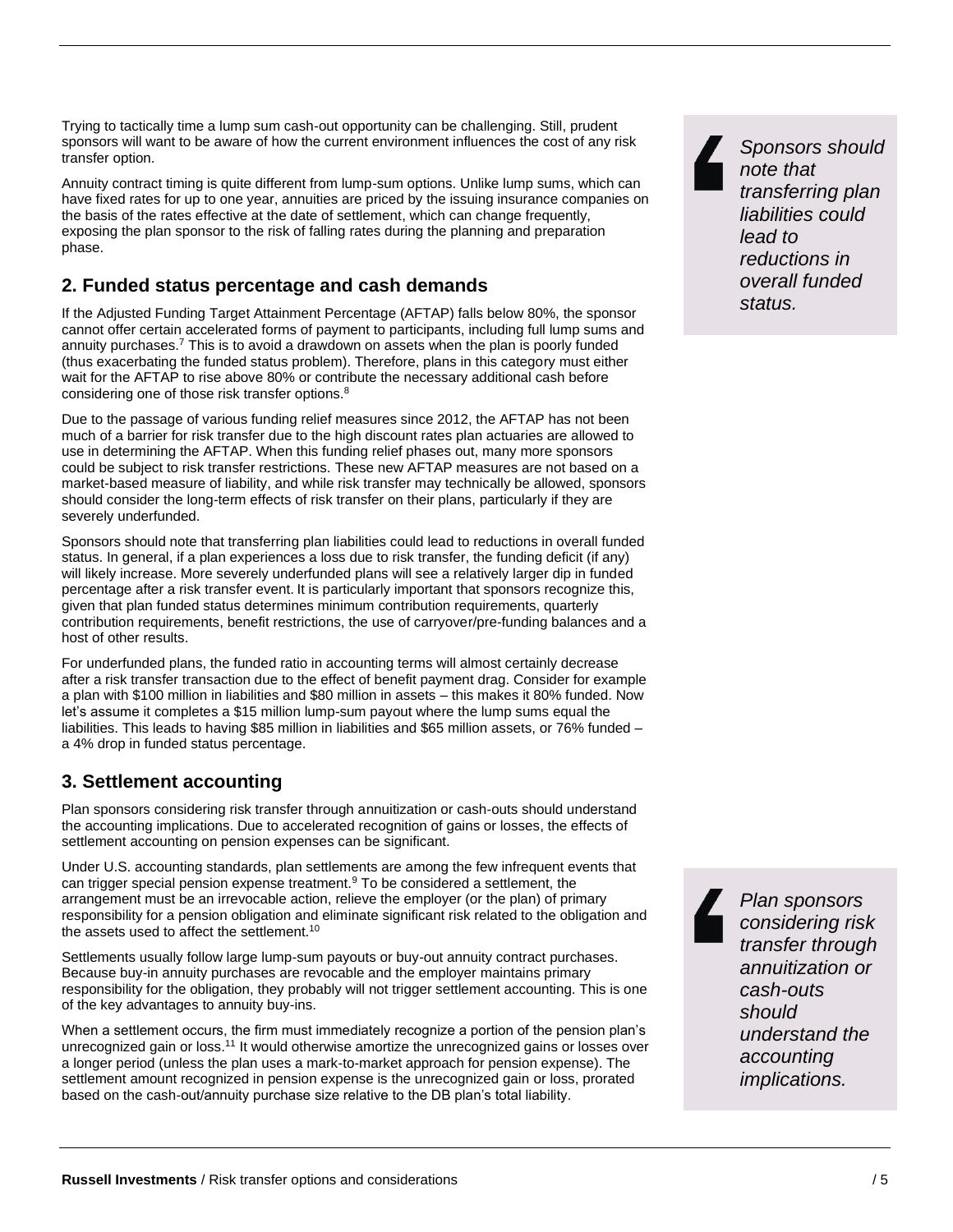Settlement accounting is required only when the settlement cost exceeds interest cost plus service cost.<sup>12</sup> Consequently, fully frozen plans are more likely to trigger a settlement, as they have minimal service cost. The increased likelihood of settlement accounting for frozen plans, along with the recent large pension losses, have exacerbated the pension expense impact of certain risk transfer options.

## **Final thoughts**

We advise DB plan sponsors to pay careful attention to these and the other matters we've discussed in this paper, as they seek to determine whether risk transfer solutions are appropriate for their organizations. When planned and carried out effectively, risk transfer can hold many advantages and fit well within a sponsor's long-term pension plan risk-management goals.

<sup>1</sup> While some sponsors have offered lump sums to retired groups, this is a more complex undertaking that has not been utilized nearly as much in the industry.

<sup>2</sup> IRC § 411(d)(6) restricts plan sponsors from amending the plan to remove optional forms of payment (except de minimis changes).

<sup>&</sup>lt;sup>3</sup> See Owens, "LDI for DB plans with lump sum benefit payment options"

<sup>4</sup> A possible exception to this would be with plans that pay lump sums to new terminations but still have significant numbers of legacy retirees receiving annuities.

<sup>&</sup>lt;sup>5</sup> In some limited cases, where a company is not financially capable of funding pension benefits, the PBGC may initiate a "distressed termination." For every 12 standard terminations since 2000, there was about one distressed termination, based on the 2017 PBGC pension insurance data tables.

<sup>&</sup>lt;sup>6</sup> Prior to the Pension Protection Act (PPA), lump-sum rates were based on Treasury rates. Between 2008 and 2011, lump sum rates were a mixture of Treasury and corporate rates.

<sup>7</sup> There are a few exceptions to this rule, such as de minimis lump sums and level income options. <sup>8</sup> This is due to investment returns, favorable increases in discount rates, minimum required contributions and some combination of these. See the appendix for AFTAP

ranges and corresponding consequences.

<sup>&</sup>lt;sup>9</sup> The other accounting events that trigger special treatment are special termination benefits and curtailment.

<sup>10</sup> See paragraph 3, Statement of Accounting Standards No. 88 (now ASC 715).

<sup>11</sup> A portion of the transition obligation/asset would also be immediately recognized, but this is now zero for most plans.

<sup>&</sup>lt;sup>12</sup> Service cost and interest cost are two components of pension expense.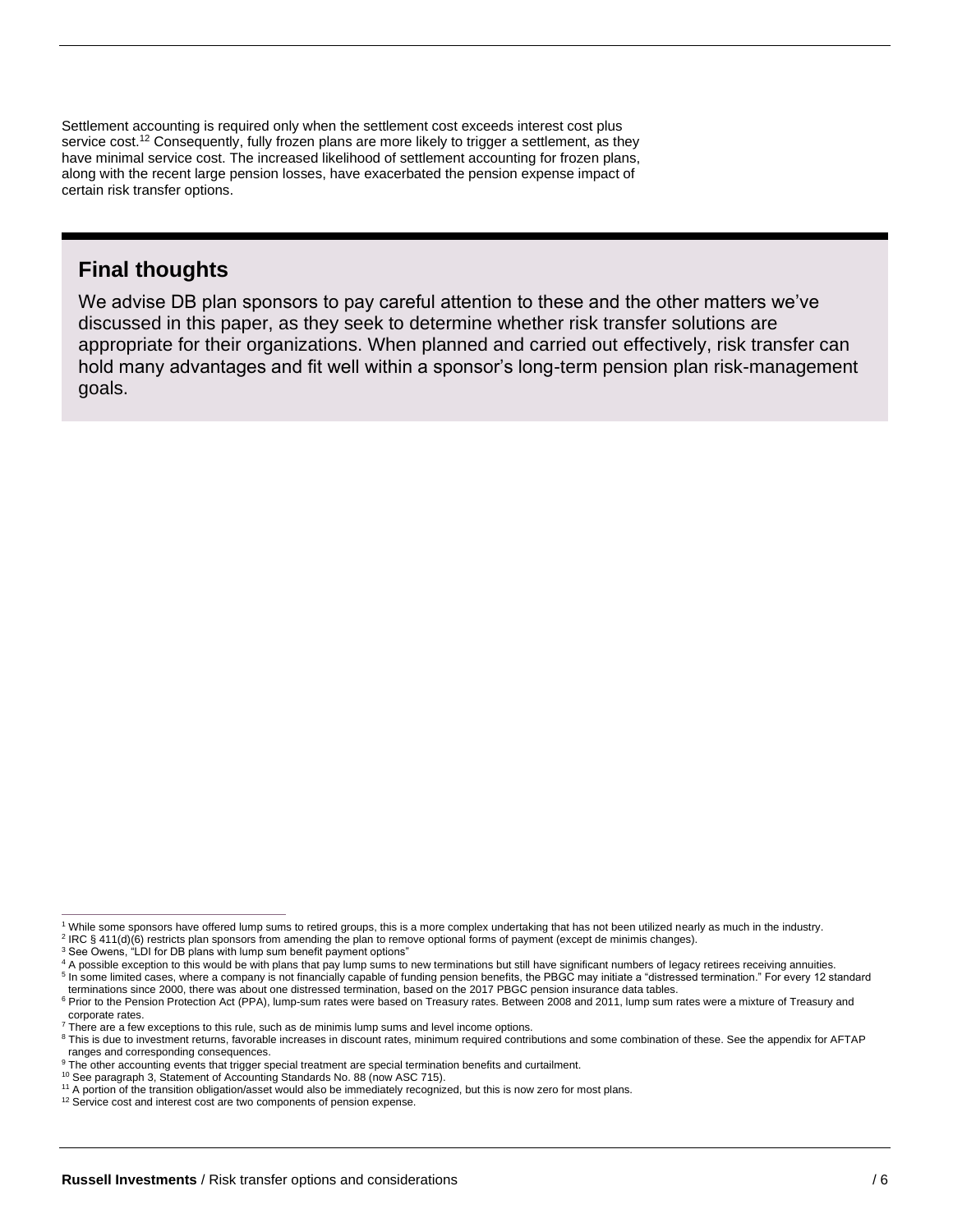# **Appendix**

#### **AFTAP ranges and Implications<sup>13</sup>**

PPA imposed restrictions on underfunded plans, as determined by the adjusted funding target attainment percentage (AFTAP). The AFTAP is the plan's actuarial value of assets (smoothed up to two years), minus any credit balance, all divided by the plan's funding target. This ratio is then adjusted for annuity purchases made for non-highly compensated employees in the prior 24 months.

The plan's actuary must certify the AFTAP each year, typically by the last day of the ninth month. Exhibit 2 summarizes the key restrictions.

#### **Exhibit 2: AFTAP ranges and restrictions**

|                         | <b>FULL LUMP-SUM</b><br><b>PAYMENTS</b> | <b>ANNUITY</b><br><b>PURCHASES<sup>14</sup></b> | <b>ACCELERATED FORMS</b><br>OF PAYMENT <sup>15</sup> | <b>ONGOING BENEFIT</b><br><b>ACCRUALS</b> | LIFE ANNUITIES |
|-------------------------|-----------------------------------------|-------------------------------------------------|------------------------------------------------------|-------------------------------------------|----------------|
| $AFTAP \geq 80\%$       | Allowed                                 | Allowed                                         | Allowed                                              | Allowed                                   | Allowed        |
| $60\% \leq$ AFTAP < 80% | <b>Restricted</b>                       | Restricted                                      | <b>Partially Restricted</b>                          | Allowed                                   | Allowed        |
| $AFTAP < 60\%^{16}$     | Restricted                              | Restricted                                      | Restricted                                           | <b>Restricted</b>                         | Allowed        |

Source: Internal Revenue Code Section 436

#### **Comparison of risk transfer options**

Plan sponsors ought to consider many different factors when deciding which risk transfer option will most effectively meet their objectives. Exhibit 3 summarizes the key considerations for the risk transfer options discussed in this paper.

#### **Exhibit 3: Comparison of risk transfer options**

|                                       | <b>ANNUITIZATION BUY-IN17</b> | <b>ANNUITIZATION BUY-OUT</b> | TV LUMP SUM CASH-OUT |
|---------------------------------------|-------------------------------|------------------------------|----------------------|
| <b>Avoid Settlement Accounting</b>    | Yes                           | Possible                     | Possible             |
| Revocable                             | Yes                           | <b>No</b>                    | <b>No</b>            |
| Allowed if AFTAP < 80%                | No.                           | <b>No</b>                    | No <sup>18</sup>     |
| <b>Fixed Stability Rate Period</b>    | No                            | <b>No</b>                    | Yes                  |
| <b>Avoid Annuity Contract Premium</b> | No                            | <b>No</b>                    | Yes                  |
| <b>Reduced Hedge Ratio</b>            | No                            | <b>No</b>                    | Yes                  |
| <b>Reduced PBGC Premium</b>           | No                            | Yes                          | Yes                  |
| <b>Reduced Ongoing Admin Expenses</b> | Possible                      | Yes                          | Yes                  |
| <b>Reduced Investment Expenses</b>    | Possible                      | Yes                          | Yes                  |
| <b>Reduced Longevity Risk</b>         | Yes                           | Yes                          | Yes                  |

<sup>13</sup> Note that plans fully frozen prior to September 1, 2005 may not be subject to the same restrictions.

<sup>14</sup> Plans in the termination process may be allowed to purchase annuities and offer lump sums. Also, annuity "buy-in" purchases may not be restricted, as they can be viewed as investment to than interval as than investment transfers to insurance companies.

<sup>&</sup>lt;sup>15</sup> This is defined as any benefit greater than a single life annuity plus social security supplement.

<sup>&</sup>lt;sup>16</sup> The same restrictions would apply if the plan sponsor is in Chapter 11 bankruptcy.

<sup>&</sup>lt;sup>17</sup> Assumes that buy-in option is considered a revocable investment product.

<sup>18</sup> An exception is made for small lump sums (i.e., fewer than \$5,000).